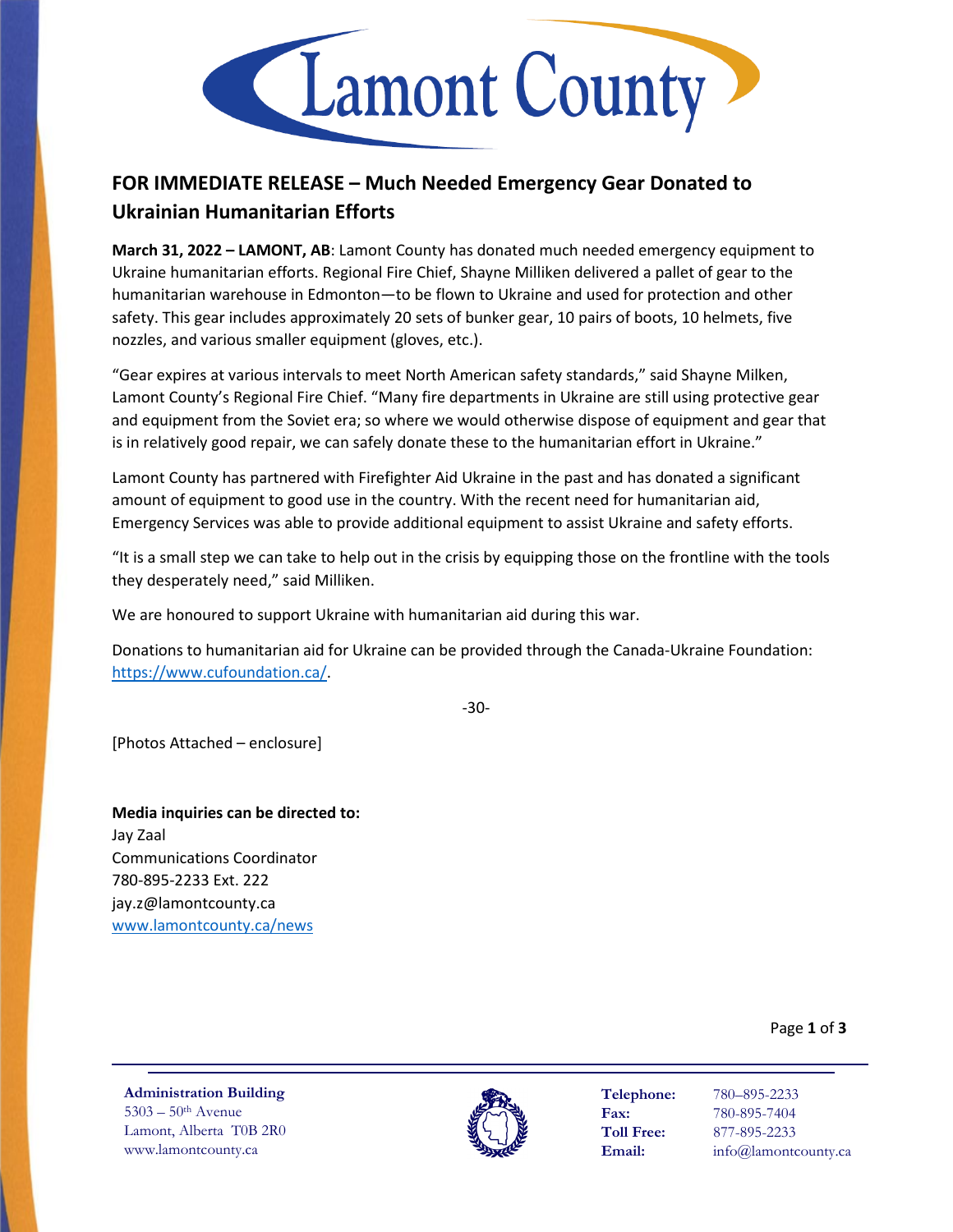*Photo #1 – Lamont County Emergency Services filled a truck with protective equipment for Ukraine Humanitarian aid.* 



*Photo #2 – Lamont County Regional Fire Chief Shayne Milliken displays bunker gear donated to Ukrainian humanitarian aid*